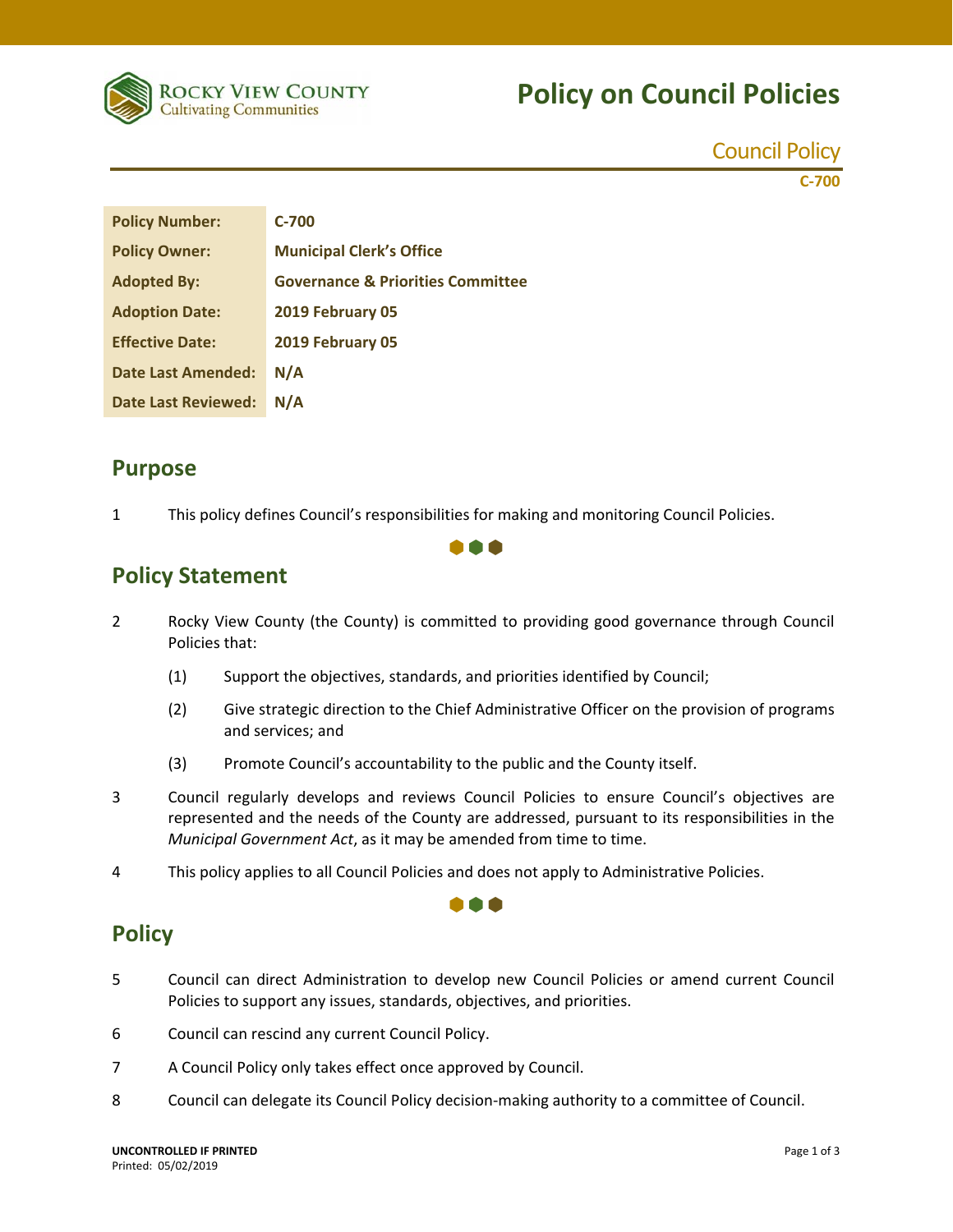

# **Policy on Council Policies**

#### Council Policy

**C‐700**

- 9 Councillors must be familiar with all current Council Policies.
- 10 All Council Policies are accessible to the public through the County website.

 $\bullet \bullet \bullet$ 



## **References**

#### **Definitions**

11 In this policy:

(1) "Administration" means the operations and staff of Rocky View County under the direction of the Chief Administrative;

 $\bullet \bullet \bullet$ 

- (2) "Administrative Policy" means policies that are approved by the Chief Administrative Officer, focus on Rocky View County's internal operations, and primarily govern the actions of County staff and contractors;
- (3) "Amend" means Council approves a substantive change to an active Council Policy;
- (4) "Council" means the duly elected Council of Rocky View County;
- (5) "Council Policy" means policies that are approved by Council, focus on the strategic direction of programs and services provided by Rocky View County and primarily govern the actions of Council and Councillors;
- (6) "Councillor" means a duly elected member of Rocky View County Council;